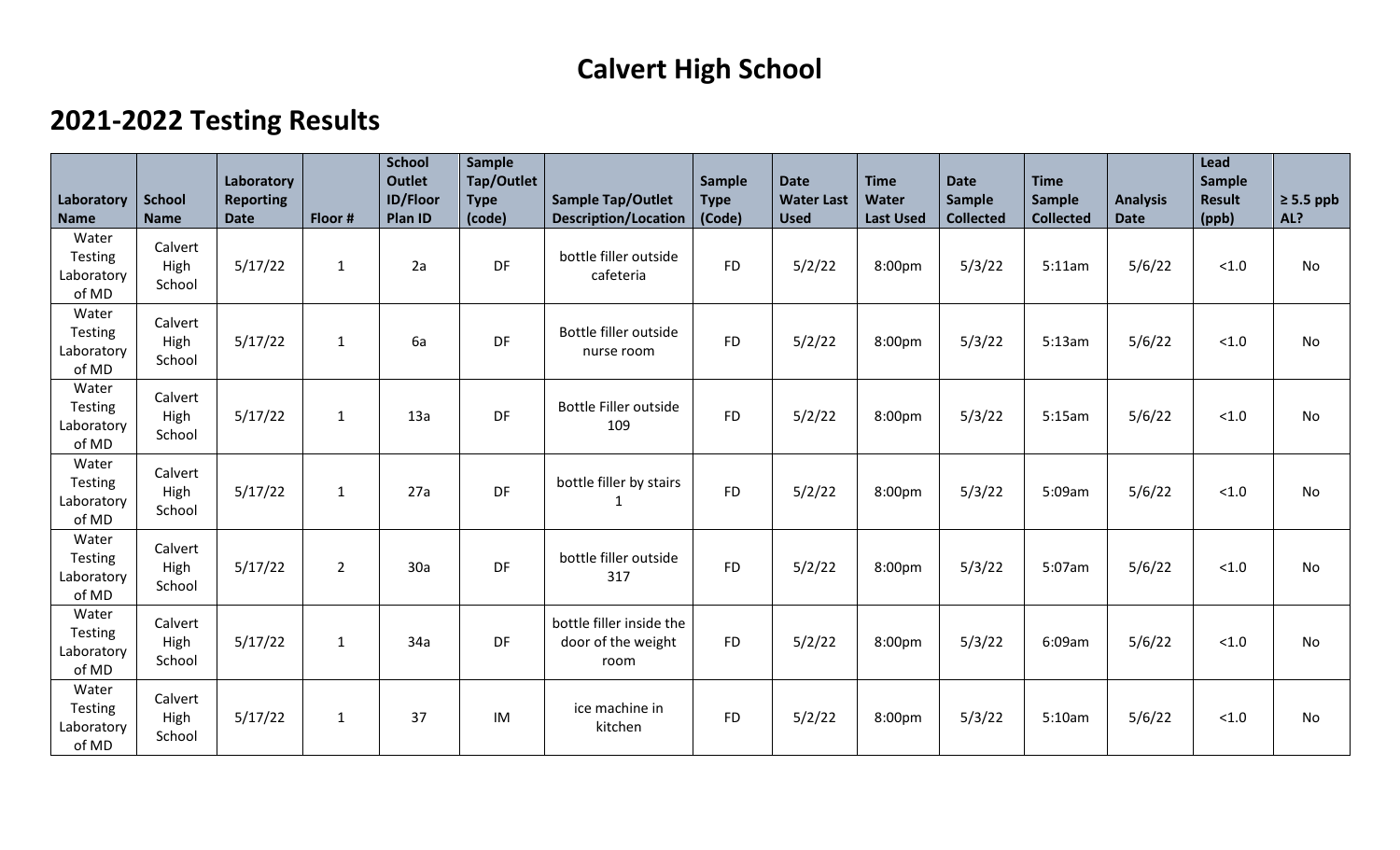| Water<br>Testing<br>Laboratory<br>of MD | Calvert<br>High<br>School | 5/17/22 | $\mathbf{1}$ | 38 | KS        | 2 compartment sink<br>cold faucets      | <b>FD</b> | 5/2/22 | 8:00pm | 5/3/22 | 5:11am | 5/6/22 | < 1.0  | No |
|-----------------------------------------|---------------------------|---------|--------------|----|-----------|-----------------------------------------|-----------|--------|--------|--------|--------|--------|--------|----|
| Water<br>Testing<br>Laboratory<br>of MD | Calvert<br>High<br>School | 5/17/22 | $\mathbf{1}$ | 39 | <b>KS</b> | left cold faucet 3<br>compartment sink  | <b>FD</b> | 5/2/22 | 8:00pm | 5/3/22 | 5:12am | 5/6/22 | < 1.0  | No |
| Water<br>Testing<br>Laboratory<br>of MD | Calvert<br>High<br>School | 5/17/22 | $\mathbf{1}$ | 40 | KS        | right cold faucet 3<br>compartment sink | <b>FD</b> | 5/2/22 | 8:00pm | 5/3/22 | 5:12am | 5/6/22 | < 1.0  | No |
| Water<br>Testing<br>Laboratory<br>of MD | Calvert<br>High<br>School | 5/17/22 | $\mathbf{1}$ | 41 | <b>KS</b> | dish sprayer in dish<br>room            | <b>FD</b> | 5/2/22 | 8:00pm | 5/3/22 | 5:13am | 5/6/22 | < 1.0  | No |
| Water<br>Testing<br>Laboratory<br>of MD | Calvert<br>High<br>School | 5/17/22 | $\mathbf{1}$ | 42 | <b>KS</b> | cold faucet on solo<br>kettle           | <b>FD</b> | 5/2/22 | 8:00pm | 5/3/22 | 5:13am | 5/6/22 | < 1.0  | No |
| Water<br>Testing<br>Laboratory<br>of MD | Calvert<br>High<br>School | 5/17/22 | $\mathbf{1}$ | 43 | KS        | left kettle                             | <b>FD</b> | 5/2/22 | 8:00pm | 5/3/22 | 5:14am | 5/6/22 | < 1.0  | No |
| Water<br>Testing<br>Laboratory<br>of MD | Calvert<br>High<br>School | 5/17/22 | $\mathbf{1}$ | 44 | <b>KS</b> | right kettle                            | <b>FD</b> | 5/2/22 | 8:00pm | 5/3/22 | 5:15am | 5/6/22 | < 1.0  | No |
| Water<br>Testing<br>Laboratory<br>of MD | Calvert<br>High<br>School | 5/17/22 | $\mathbf{1}$ | 45 | IM        | ice machine 222                         | <b>FD</b> | 5/2/22 | 8:00pm | 5/3/22 | 5:39am | 5/6/22 | < 1.0  | No |
| Water<br>Testing<br>Laboratory<br>of MD | Calvert<br>High<br>School | 5/17/22 | $\mathbf{1}$ | 47 | <b>CR</b> | teacher cold faucet                     | <b>FD</b> | 5/2/22 | 8:00pm | 5/3/22 | 5:33am | 5/6/22 | $<1.0$ | No |
| Water<br><b>Testing</b>                 | Calvert<br>High<br>School | 5/17/22 | $\mathbf{1}$ | 48 | CR        | far left cold faucet                    | <b>FD</b> | 5/2/22 | 8:00pm | 5/3/22 | 5:44am | 5/6/22 | 3.2    | No |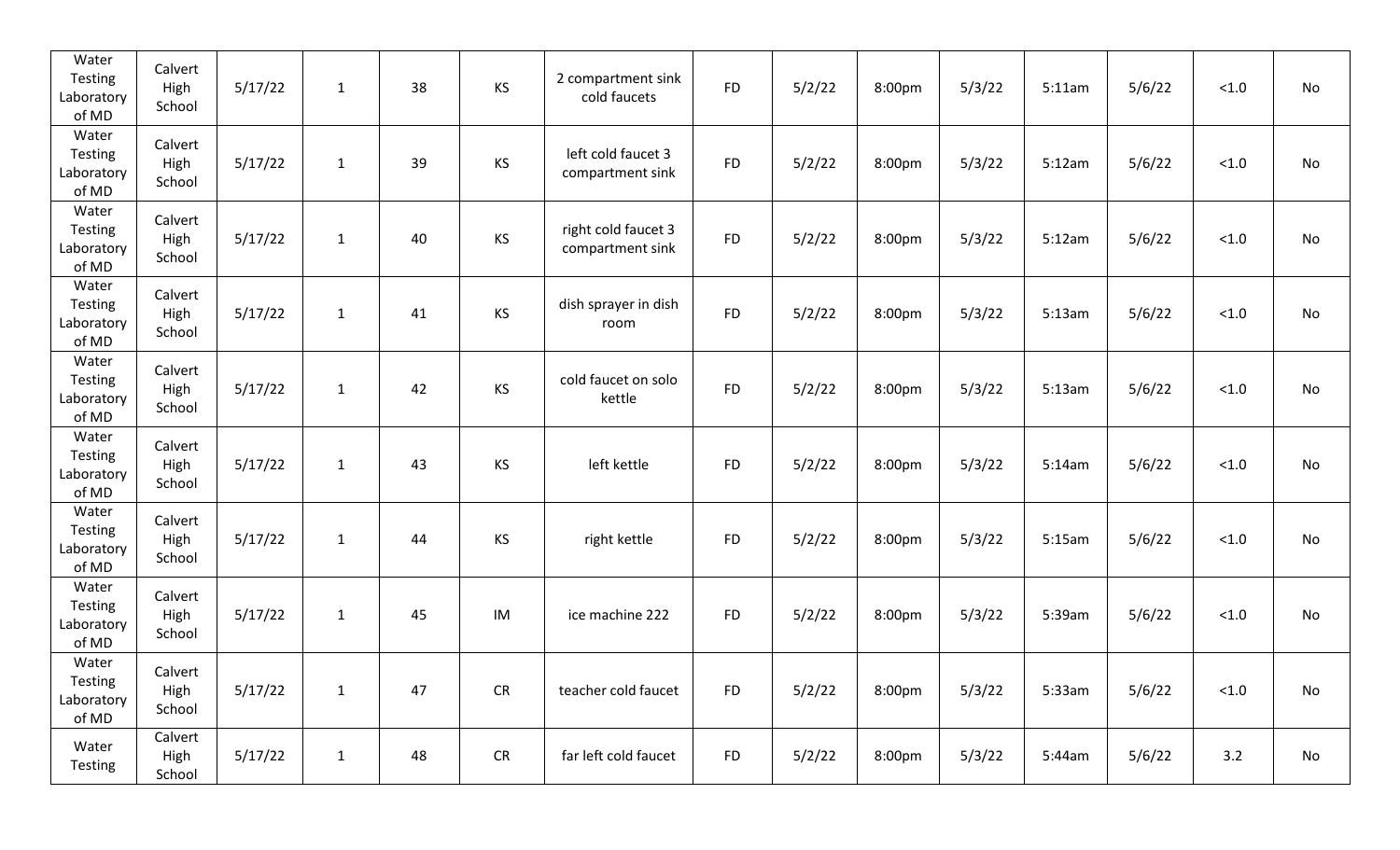| Laboratory<br>of MD                     |                           |         |              |    |            |                                      |           |        |        |        |        |        |        |    |
|-----------------------------------------|---------------------------|---------|--------------|----|------------|--------------------------------------|-----------|--------|--------|--------|--------|--------|--------|----|
| Water<br>Testing<br>Laboratory<br>of MD | Calvert<br>High<br>School | 5/17/22 | $\mathbf{1}$ | 49 | CR         | left middle cold<br>faucet           | <b>FD</b> | 5/2/22 | 8:00pm | 5/3/22 | 5:34am | 5/6/22 | $<1.0$ | No |
| Water<br>Testing<br>Laboratory<br>of MD | Calvert<br>High<br>School | 5/17/22 | $\mathbf{1}$ | 50 | CR         | middle left cold<br>faucet           | <b>FD</b> | 5/2/22 | 8:00pm | 5/3/22 | 5:35am | 5/6/22 | $<1.0$ | No |
| Water<br>Testing<br>Laboratory<br>of MD | Calvert<br>High<br>School | 5/17/22 | $\mathbf{1}$ | 51 | ${\sf CR}$ | middle right cold<br>faucet          | <b>FD</b> | 5/2/22 | 8:00pm | 5/3/22 | 5:36am | 5/6/22 | $<1.0$ | No |
| Water<br>Testing<br>Laboratory<br>of MD | Calvert<br>High<br>School | 5/17/22 | $\mathbf{1}$ | 52 | <b>CR</b>  | right middle cold<br>faucet          | <b>FD</b> | 5/2/22 | 8:00pm | 5/3/22 | 5:36am | 5/6/22 | < 1.0  | No |
| Water<br>Testing<br>Laboratory<br>of MD | Calvert<br>High<br>School | 5/17/22 | $\mathbf{1}$ | 53 | ${\sf CR}$ | far right cold faucet                | <b>FD</b> | 5/2/22 | 8:00pm | 5/3/22 | 5:37am | 5/6/22 | < 1.0  | No |
| Water<br>Testing<br>Laboratory<br>of MD | Calvert<br>High<br>School | 5/17/22 | $\mathbf{1}$ | 54 | CR         | cold faucet in<br>teachers' lounge 1 | <b>FD</b> | 5/2/22 | 8:00pm | 5/3/22 | 5:39am | 5/6/22 | < 1.0  | No |
| Water<br>Testing<br>Laboratory<br>of MD | Calvert<br>High<br>School | 5/17/22 | $\mathbf{1}$ | 55 | CR         | cold faucet media<br>center office   | <b>FD</b> | 5/2/22 | 8:00pm | 5/3/22 | 5:40am | 5/6/22 | 1.7    | No |
| Water<br>Testing<br>Laboratory<br>of MD | Calvert<br>High<br>School | 5/17/22 | $\mathbf{1}$ | 56 | ${\sf CR}$ | cold faucet in mail<br>room          | <b>FD</b> | 5/2/22 | 8:00pm | 5/3/22 | 5:18am | 5/6/22 | 1.0    | No |
| Water<br>Testing                        | Calvert<br>High<br>School | 5/17/22 | $\mathbf{1}$ | 57 | <b>NO</b>  | cold faucet in nurse<br>room         | <b>FD</b> | 5/2/22 | 8:00pm | 5/3/22 | 5:20am | 5/6/22 | < 1.0  | No |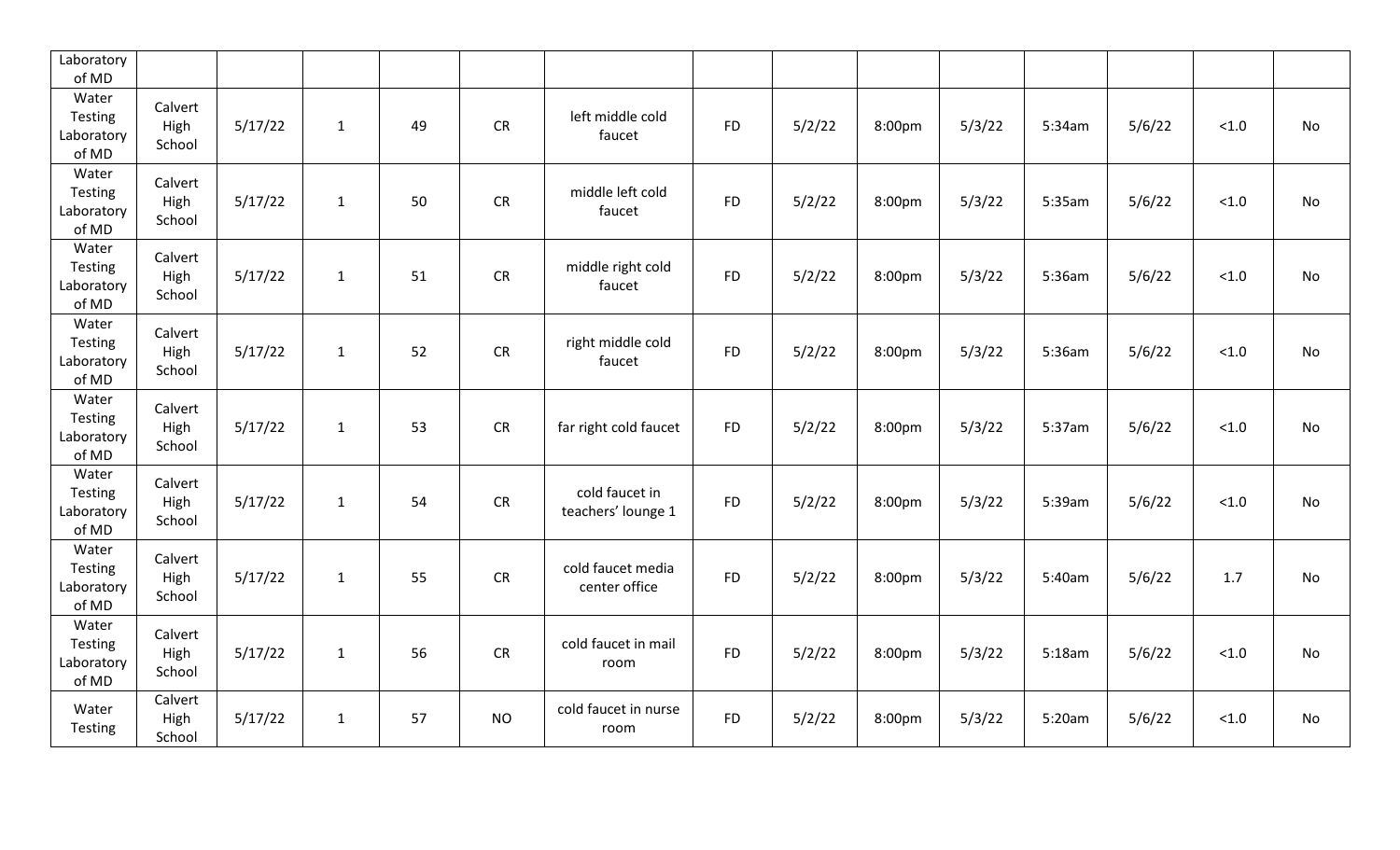| Water<br>Testing<br>Laboratory<br>of MD | Calvert<br>High<br>School | 5/17/22 | $\mathbf{1}$ | 58 | IM         | fridge ice machine in<br>nurse room   | <b>FD</b> | 5/2/22 | 8:00pm | 5/3/22 | 5:21am | 5/6/22 | $<1.0$ | No |
|-----------------------------------------|---------------------------|---------|--------------|----|------------|---------------------------------------|-----------|--------|--------|--------|--------|--------|--------|----|
| Water<br>Testing<br>Laboratory<br>of MD | Calvert<br>High<br>School | 5/17/22 | $\mathbf{1}$ | 59 | CR         | front cold faucet 402                 | <b>FD</b> | 5/2/22 | 8:00pm | 5/3/22 | 5:27am | 5/6/22 | $<1.0$ | No |
| Water<br>Testing<br>Laboratory<br>of MD | Calvert<br>High<br>School | 5/17/22 | $\mathbf{1}$ | 60 | CR         | back cold faucet 402                  | <b>FD</b> | 5/2/22 | 8:00pm | 5/3/22 | 5:27am | 5/6/22 | $<1.0$ | No |
| Water<br>Testing<br>Laboratory<br>of MD | Calvert<br>High<br>School | 5/17/22 | $\mathbf{1}$ | 61 | <b>CR</b>  | front cold faucet 404                 | <b>FD</b> | 5/2/22 | 8:00pm | 5/3/22 | 5:29am | 5/6/22 | $<1.0$ | No |
| Water<br>Testing<br>Laboratory<br>of MD | Calvert<br>High<br>School | 5/17/22 | $\mathbf{1}$ | 62 | <b>CR</b>  | back cold faucet 404                  | <b>FD</b> | 5/2/22 | 8:00pm | 5/3/22 | 5:29am | 5/6/22 | < 1.0  | No |
| Water<br>Testing<br>Laboratory<br>of MD | Calvert<br>High<br>School | 5/17/22 | $\mathbf{1}$ | 63 | <b>CR</b>  | cold faucet in 109<br>office          | <b>FD</b> | 5/2/22 | 8:00pm | 5/3/22 | 5:18am | 5/6/22 | $<1.0$ | No |
| Water<br>Testing<br>Laboratory<br>of MD | Calvert<br>High<br>School | 5/17/22 | $\mathbf{1}$ | 64 | ${\sf CR}$ | cold faucet in<br>training room       | <b>FD</b> | 5/2/22 | 8:00pm | 5/3/22 | 5:28am | 5/6/22 | $<1.0$ | No |
| Water<br>Testing<br>Laboratory<br>of MD | Calvert<br>High<br>School | 5/17/22 | 1            | 65 | IM         | left ice machine in<br>training room  | <b>FD</b> | 5/2/22 | 8:00pm | 5/3/22 | 5:28am | 5/6/22 | $<1.0$ | No |
| Water<br>Testing<br>Laboratory<br>of MD | Calvert<br>High<br>School | 5/17/22 | $\mathbf{1}$ | 66 | IM         | right ice machine in<br>training room | <b>FD</b> | 5/2/22 | 8:00pm | 5/3/22 | 5:28am | 5/6/22 | $<1.0$ | No |
| Water<br><b>Testing</b>                 | Calvert<br>High<br>School | 5/17/22 | $\mathbf{1}$ | 67 | ${\sf CR}$ | cold faucet 104                       | <b>FD</b> | 5/2/22 | 8:00pm | 5/3/22 | 5:24am | 5/6/22 | < 1.0  | No |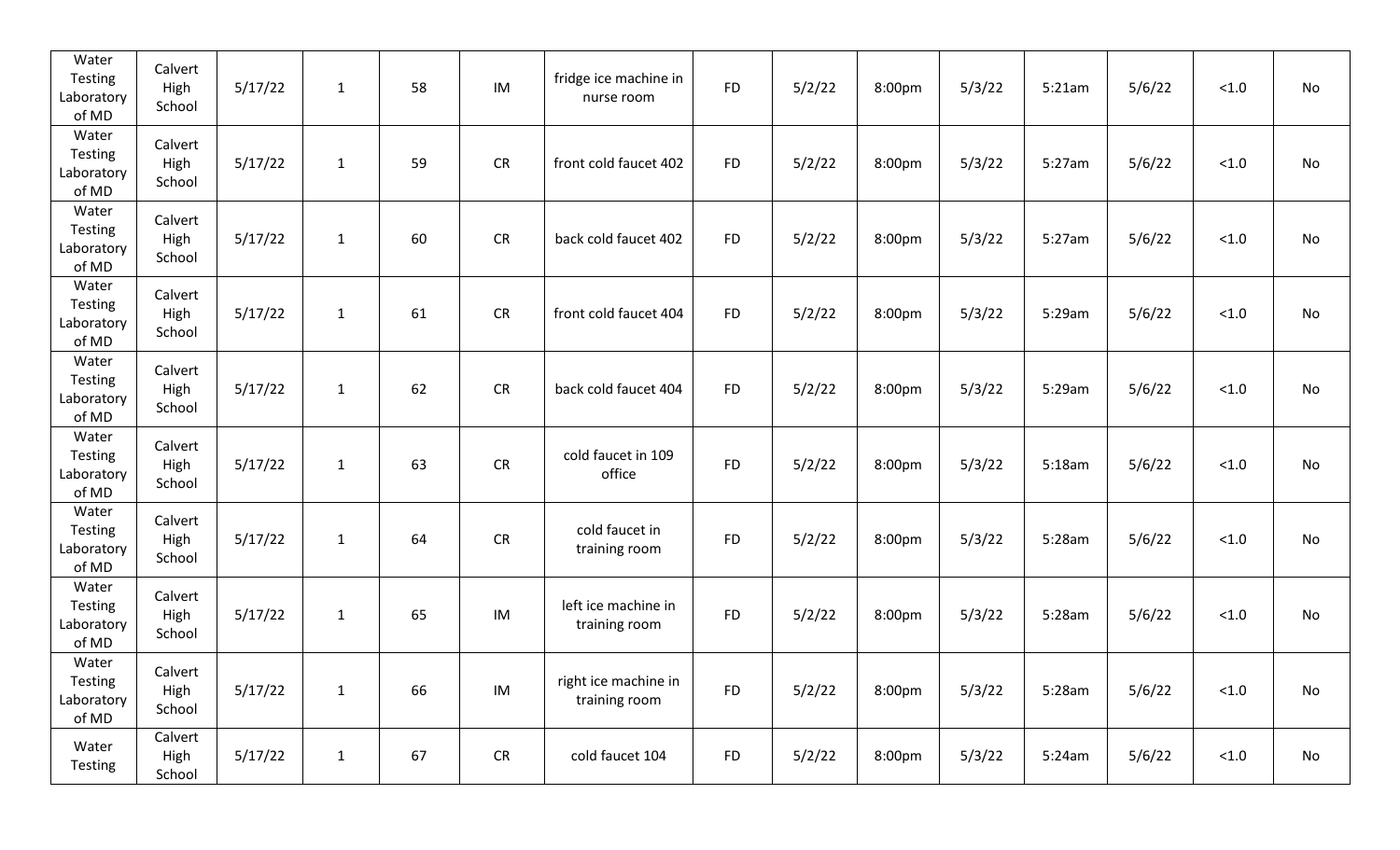| Water<br>Testing<br>Laboratory<br>of MD | Calvert<br>High<br>School | 5/17/22 | $\mathbf{1}$ | 68 | CR        | cold faucet 102                                                     | <b>FD</b> | 5/2/22 | 8:00pm | 5/3/22 | 5:22am    | 5/6/22 | $<1.0$ | No  |
|-----------------------------------------|---------------------------|---------|--------------|----|-----------|---------------------------------------------------------------------|-----------|--------|--------|--------|-----------|--------|--------|-----|
| Water<br>Testing<br>Laboratory<br>of MD | Calvert<br>High<br>School | 5/17/22 | $\mathbf{1}$ | 69 | CR        | cold faucet 100                                                     | <b>FD</b> | 5/2/22 | 8:00pm | 5/3/22 | 5:22am    | 5/6/22 | < 1.0  | No  |
| Water<br>Testing<br>Laboratory<br>of MD | Calvert<br>High<br>School | 5/17/22 | $2^{\circ}$  | 70 | CR        | cold faucet in<br>teacher lounge 2                                  | <b>FD</b> | 5/2/22 | 8:00pm | 5/3/22 | 5:05am    | 5/6/22 | $<1.0$ | No  |
| Water<br>Testing<br>Laboratory<br>of MD | Calvert<br>High<br>School | 5/17/22 | $2^{\circ}$  | 71 | CR        | cold faucet in 330                                                  | <b>FD</b> | 5/2/22 | 8:00pm | 5/3/22 | 5:09am    | 5/6/22 | 1.4    | No  |
| Water<br>Testing<br>Laboratory<br>of MD | Calvert<br>High<br>School | 5/17/22 | $\mathbf{1}$ | 73 | IM        | Right ice machine in<br>weight room                                 | <b>FD</b> | 5/2/22 | 8:00pm | 5/3/22 | 6:11am    | 5/6/22 | < 1.0  | No  |
| Water<br>Testing<br>Laboratory<br>of MD | Calvert<br>High<br>School | 5/17/22 | $\mathbf{1}$ | 74 | CR        | Cold faucet 2<br>compartment sink in<br>stadium concession<br>stand | <b>FD</b> | 5/2/22 | 8:00pm | 5/3/22 | $4:14$ pm | 5/6/22 | 1.1    | No  |
| Water<br>Testing<br>Laboratory<br>of MD | Calvert<br>High<br>School | 5/17/22 | $2^{\circ}$  | 75 | IM        | fridge ice machine in<br>teacher's lounge                           | <b>FD</b> | 5/2/22 | 8:00pm | 5/3/22 | 5:05am    | 5/6/22 | < 1.0  | No  |
| Water<br>Testing<br>Laboratory<br>of MD | Calvert<br>High<br>School | 5/17/22 | $\mathbf{1}$ | 76 | IM        | Ice machine in 203                                                  | <b>FD</b> | 5/2/22 | 8:00pm | 5/3/22 | 5:35am    | 5/6/22 | $<1.0$ | No  |
| Water<br>Testing                        | Calvert<br>High<br>School | 5/17/22 | $\mathbf{1}$ | 77 | CR        | Cold faucet in 203                                                  | <b>FD</b> | 5/2/22 | 8:00pm | 5/3/22 | 5:35am    | 5/6/22 | 2.0    | No  |
| Water<br>Testing<br>Laboratory<br>of MD | Calvert<br>High<br>School | 5/17/22 | $\mathbf{1}$ | 78 | <b>KS</b> | cold faucet in<br>stage/auditorium<br>concession stand              | <b>FD</b> | 5/2/22 | 8:00pm | 5/3/22 | 5:16am    | 5/6/22 | 9.1    | Yes |